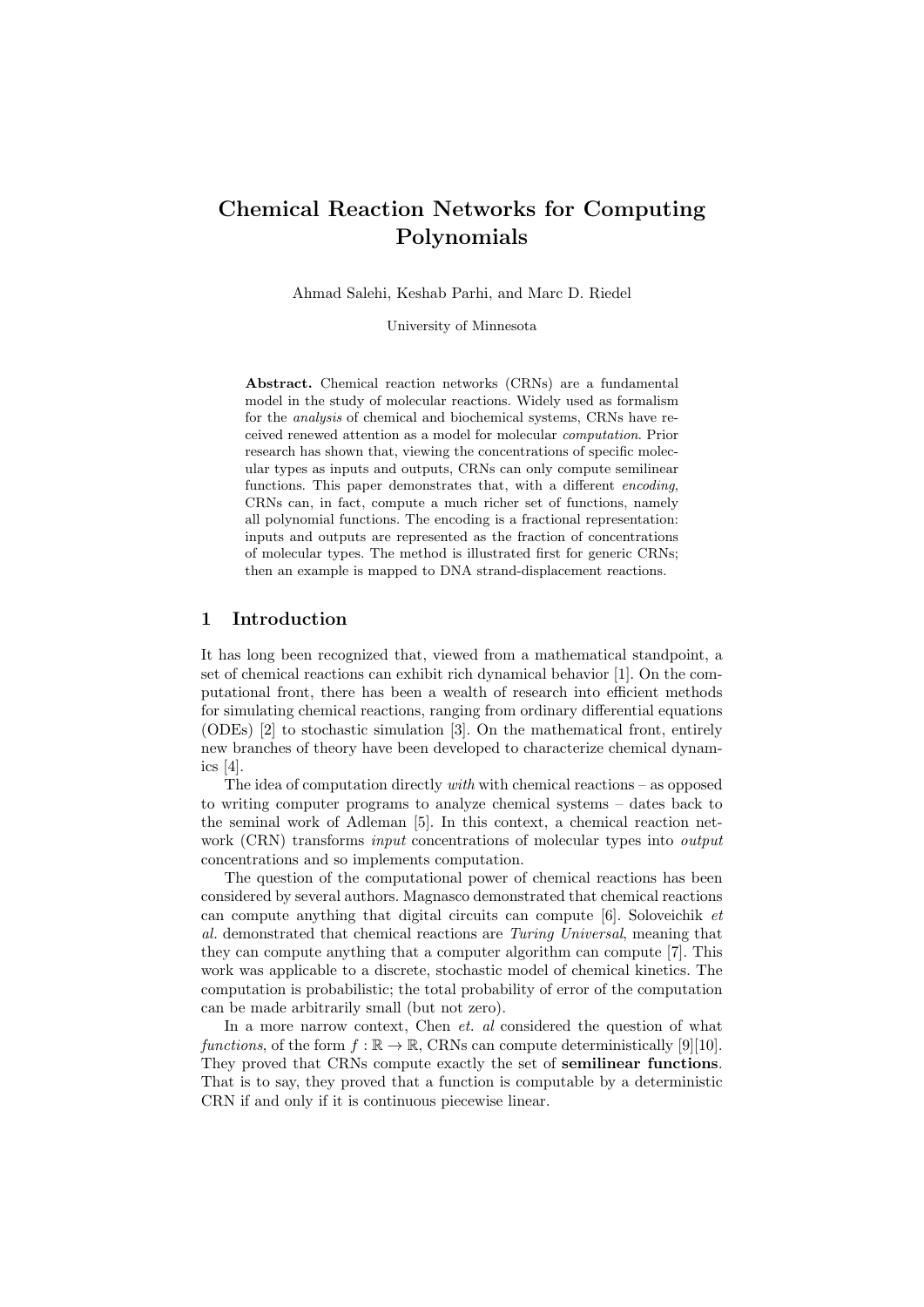In this prior work, the authors considered – either implicitly or explicitly – two types of encodings for the input and output variables of CRNs.

- 1. The value of each variable corresponds the concentration of a specific molecular type. Call this the direct representation.
- 2. The value of each variable is represented by the difference between the concentrations of a pair of molecular types. Call this the dual-rail representation.

In this paper we introduce a new representation, the fractional representation. A pair of molecular types is assigned to each variable, e.g.,  $(X_0, X_1)$ for a variable  $x$ . The value of the variable is determined by the ratio of the assigned pair,

$$
x = \frac{X_1}{X_0 + X_1}.\tag{1}
$$

Evidently, the value is confined to the unit interval, [0, 1]. Based on this representation, we propose a CRN framework for computing univariate polynomials that map the unit interval [0,1] to itself. We demonstrate that a CRN exists that computes any such polynomial. This is a much richer set of functions that those in the construction by Chen et al. [9][10]. We first illustrate with a simple example.

Example 1. Consider the following CRN:

$$
S_0 + B_{0,0} \rightarrow Y_0
$$
  
\n
$$
X_{0,0} + X_{1,0} \rightarrow S_0
$$
  
\n
$$
X_{0,0} + X_{1,1} \rightarrow S_1
$$
  
\n
$$
X_{0,1} + X_{1,0} \rightarrow S_1
$$
  
\n
$$
X_{0,1} + X_{1,1} \rightarrow S_2
$$
  
\n
$$
S_1 + B_{1,0} \rightarrow Y_0
$$
  
\n
$$
S_1 + B_{1,1} \rightarrow Y_1
$$
  
\n
$$
S_1 + B_{1,1} \rightarrow Y_1
$$
  
\n
$$
S_2 + B_{2,0} \rightarrow Y_0
$$
  
\n
$$
S_2 + B_{2,1} \rightarrow Y_1
$$

$$
\hspace{7.20cm} (a) \hspace{7.0cm} (b)
$$

Set the initial concentrations as follows:

$$
B_{0,0} = 25
$$
  
\n
$$
B_{0,1} = 75
$$
  
\n
$$
B_{1,0} = 75
$$
  
\n
$$
B_{1,1} = 25
$$
  
\n
$$
B_{2,0} = 50
$$
  
\n
$$
B_{2,1} = 50
$$
  
\n
$$
B_{2,1} = 50
$$
  
\n
$$
B_{3,1} = 50
$$
  
\n
$$
B_{3,1} = 50
$$
  
\n
$$
B_{3,1} = 50
$$
  
\n
$$
B_{3,1} = 50
$$
  
\n
$$
B_{3,1} = 50
$$
  
\n
$$
B_{3,1} = 50
$$
  
\n
$$
B_{3,1} = 50
$$
  
\n
$$
B_{3,1} = 50
$$
  
\n
$$
B_{3,1} = 50
$$
  
\n
$$
B_{3,1} = 50
$$

It may be shown that this CRN computes the function

$$
y(x) = \frac{3}{4}x^2 - x + \frac{3}{4},
$$
\n(2)

where  $0 \leq x \leq 1$ .

The CRN is composed of two sets of reactions: the four reactions in group (a) that we call them electing reactions and the six reactions in group (b) that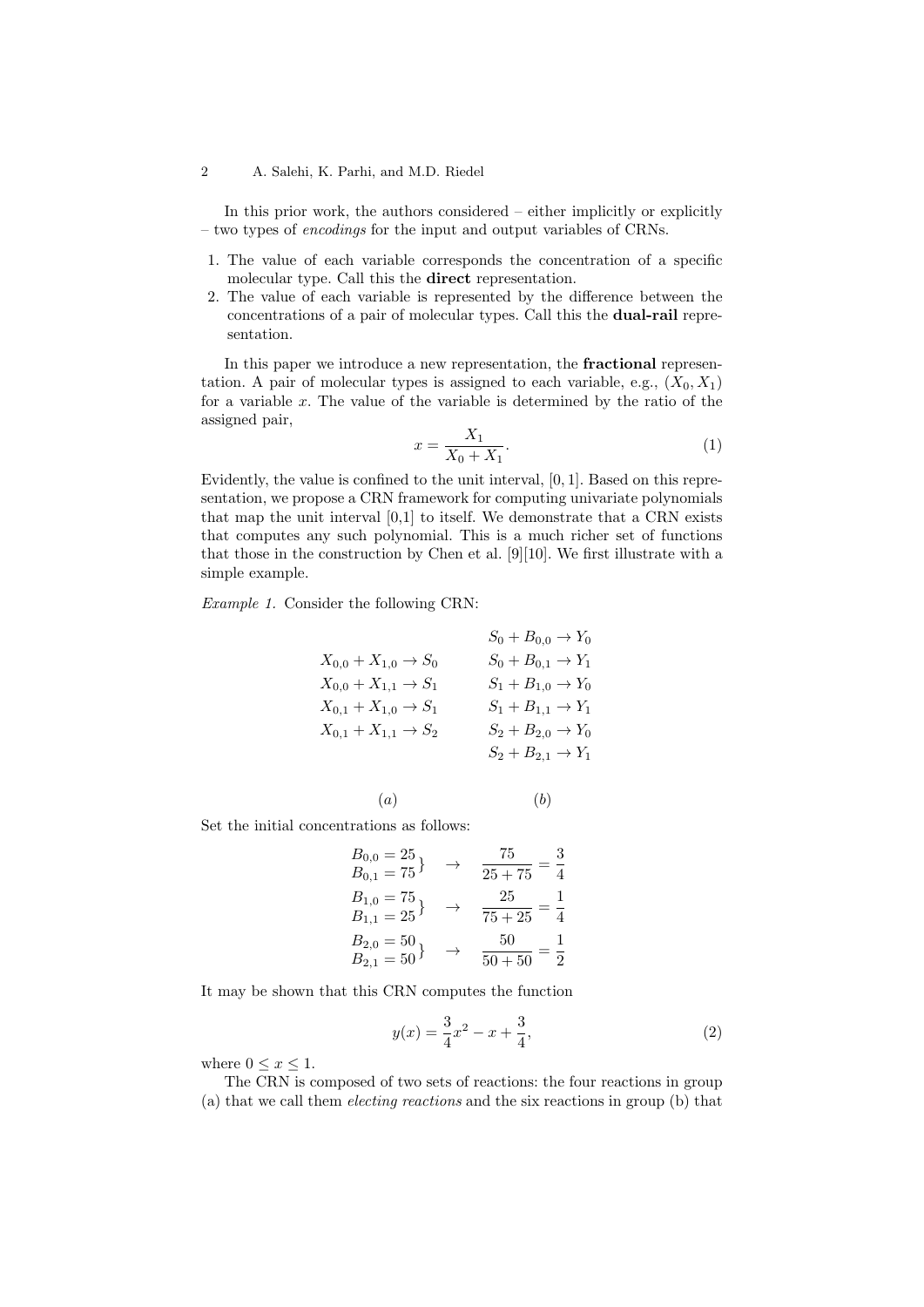we call the transferring reactions. We provide details regarding the synthesis method in Section 3. Here we simply note that, given a polynomial  $y(x)$ , the first step is to convert to its *Bernstein polynomial* equivalent,  $q(x)$ . For the polynomial  $y(x)$  in Eq.2,

$$
g(x) = \frac{3}{4}[(1-x)^2] + \frac{1}{4}[2x(1-x)] + \frac{1}{2}x^2.
$$
 (3)

(An explanation of what a Bernstein polynomial is is given in Section 2.) The coefficients of the Bernstein polynomial are the values used to initialize the types  $B_{i,0}$  and  $B_{i,1}$  for  $i = 0, 1, 2$ .

Suppose we want to evaluate  $y(x)$  at  $x=0.5$ . We would initialize  $X_{i,0} =$  $X_{i,1}=100$ , for  $i=0,1$ , such that

$$
x = \frac{X_{i,1}}{X_{i0} + X_{i,1}} = 0.5.
$$
 (4)

We would set the initial concentration of the other types to zero. The output value,  $y(x)$ , is computed as the ratio of the final concentrations of  $Y_0$  and  $Y_1$ , i.e.,

$$
y(x) = \frac{Y_1}{Y_0 + Y_1}.\tag{5}
$$

The simulation results for evaluating this example at  $x=0.5$  using a continuous mass-action kinetics model are shown in Fig.1. As the time  $t \to \infty$ , the ratio

$$
\frac{Y_1(t)}{Y_0(t) + Y_1(t)}\tag{6}
$$

approaches the correct value of  $y(0.5)=0.4375$ .

#### 2 Representation

In our method, the Bernstein representation of a polynomial is a key element. We briefly describe the relevant mathematics. The family of  $n + 1$ polynomials of the form

$$
B_{i,n}(x) = \binom{n}{i} x^i (1-x)^{n-i}, \qquad i = 0, \dots, n
$$
 (7)

are called Bernstein basis polynomials of degree n. A linear combination of Bernstein basis polynomials of degree  $n$ ,

$$
g(x) = \sum_{i=0}^{n} b_{i,n} B_{i,n}(x),
$$
\n(8)

is a Bernstein polynomial of degree n. The  $b_{i,n}$ 's are called Bernstein coefficients.

Polynomials are usually represented in power form,

$$
y(x) = \sum_{i=0}^{n} a_{i,n} x^{i},
$$
\n(9)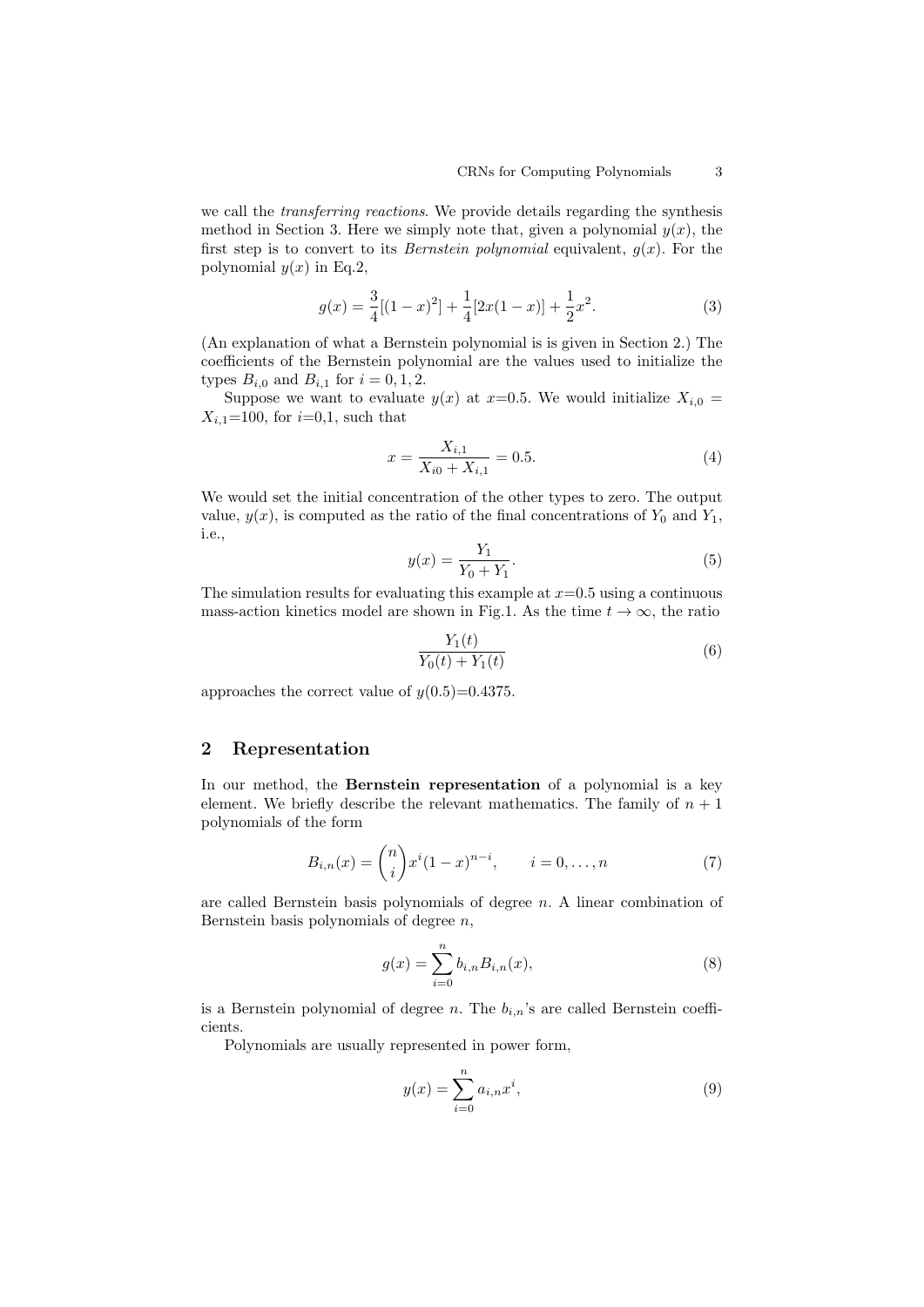

**Fig. 1.** Simulation results for the CRN implementing the polynomial  $y(x) = \frac{3}{4}x^2$  $x + \frac{3}{4}$  for  $0 \le x \le 1$ . These were obtained from an ODE simulation of the mass-action kinetics.

We can convert such a power-form polynomial of degree  $n$  into a Bernstein polynomial of degree n. The conversion from the power-form coefficients,  $a_{i,n}$ , to the Bernstein coefficients,  $b_{i,n}$ , is a closed-form expression:

$$
b_{i,n} = \sum_{j=0}^{i} \frac{\binom{i}{j}}{\binom{n}{j}} a_{j,n}, \qquad 0 \le i \le n.
$$
 (10)

For a proof of this, the reader is referred to [11]. As an example consider the polynomial

$$
y(x) = \frac{5}{4}x^3 - \frac{15}{8}x^2 + \frac{9}{8}x + \frac{1}{4}.
$$
 (11)

It can be converted into the following Bernstein polynomial of degree 3:

$$
g(x) = \frac{2}{8}B_{0,3}(x) + \frac{5}{8}B_{1,3}(x) + \frac{3}{8}B_{2,3}(x) + \frac{6}{8}B_{3,3}(x). \tag{12}
$$

Generally speaking, a power-form polynomial of degree  $n$  can be converted into an equivalent Bernstein polynomial of degree greater than or equal to  $n$ . The coefficients of a Bernstein polynomial of degree  $m + 1$   $(m \ge n)$  can be derived from the Bernstein coefficients of an equivalent Bernstein polynomial of degree m

$$
b_{i,m+1} = \begin{cases} b_{0,m} & i = 0\\ (1 - \frac{i}{m+1})b_{i,m} + \frac{i}{m+1}b_{i-1,m} & 1 \le i \le m\\ b_{m,m} & i = m+1 \end{cases}
$$
(13)

Again, for a proof the reader is referred to [11].

By encoding the values of variables as the ratio of the concentrations of two molecular types,

$$
x = \frac{X_1}{X_0 + X_1},\tag{14}
$$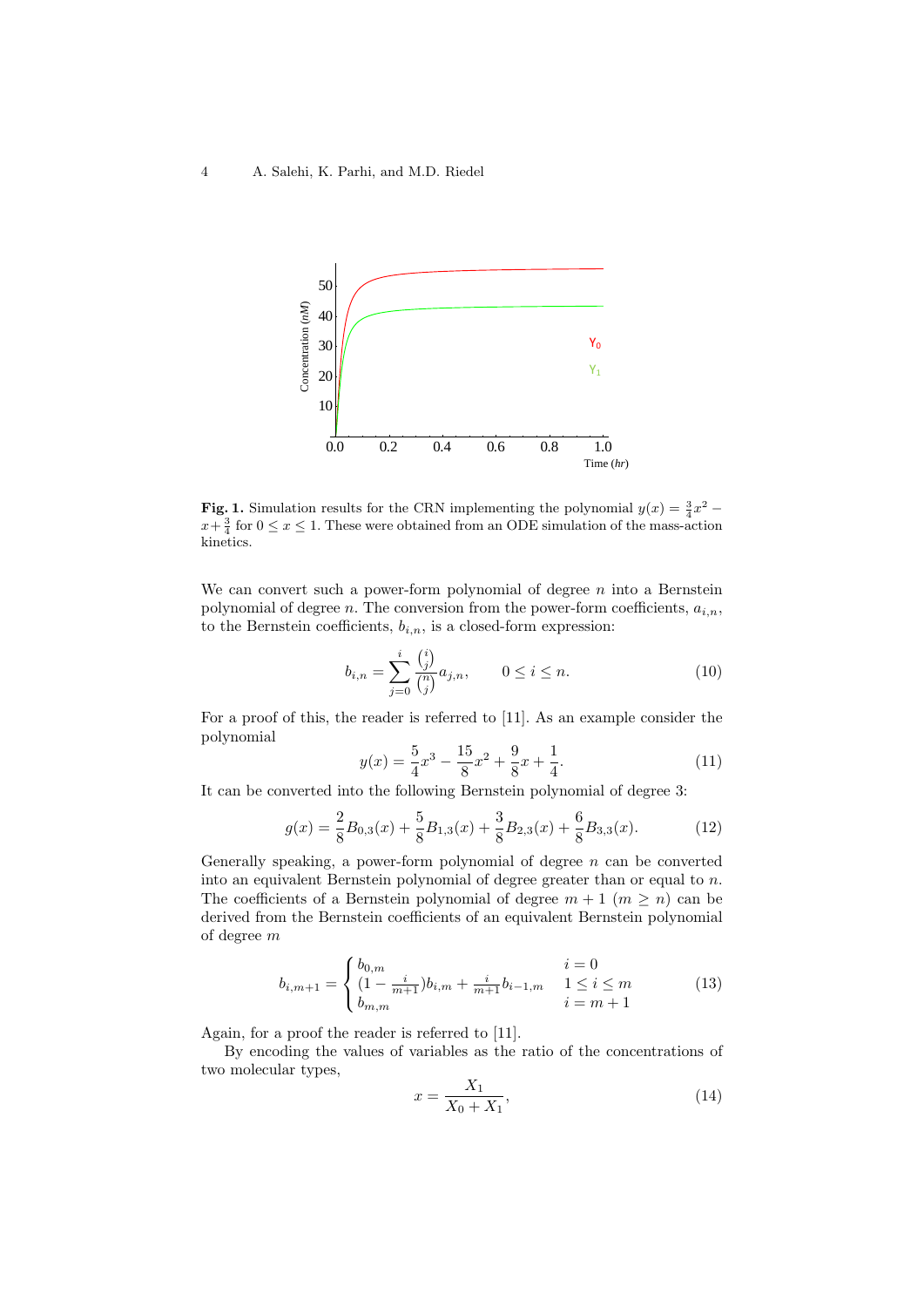we can only represent numbers between 0 and 1. Accordingly, our method synthesizes functions that map the unit interval [0,1] onto itself. As was shown in Example 1, the coefficients of the polynomials that we compute are also represented in this fractional form. Fortunately, Qian et al. proved that any polynomial that maps the unit interval onto the unit interval can be converted into a Bernstein polynomial with all coefficients in the unit interval [12]. That paper shows that, by repeatedly elevating the degree of a Bernstein polynomial, one always obtains one with coefficients in the unit interval. Therefore, the necessary and sufficient condition for our method is that the target polynomial maps the unit interval to itself. The reader is referred to [12] for further details.

### 3 Synthesizing CRNs for computing polynomials

In this section we present a systematic methodology for synthesizing CRNs that can compute polynomials. As discussed in the previous section, we assume that the target polynomial is given in Bernstein form, with all coefficients in the unit interval. The method is composed of two parts, designing the CRN and initializing certain types to specific values, as discussed in the following.

#### 3.1 Designing the CRN

The CRN reactions consists of two sets of reactions that we call the electing reactions and the transferring reactions.

First consider the electing reactions. If the degree of the Bernstein polynomial is m, we consider m pairs of molecular types  $(X_{i,0}, X_{i,1})$  for  $i =$  $0, 1, \ldots, m-1$ , as reactants. One and only one type of each pair is selected to participate in each reaction. Therefore, each of the electing reactions has m reactants, one from each pair. In this manner, we generate  $2<sup>m</sup>$  reactions. Each reaction produces  $S_i$ , where j is the index of the reactant chosen from the second type in the pair, i.e.,  $X_{i,1}$ . It is obvious that j can be an integer between 0 and m. For  $m = 2$  the electing reactions are:

$$
X_{0,0} + X_{1,0} \to S_0 \tag{15}
$$

$$
X_{0,0} + X_{1,1} \to S_1 \tag{16}
$$

$$
X_{0,1} + X_{1,0} \to S_1 \tag{17}
$$

- $X_{0.1} + X_{1.1} \rightarrow S_2$  (18)
	- (19)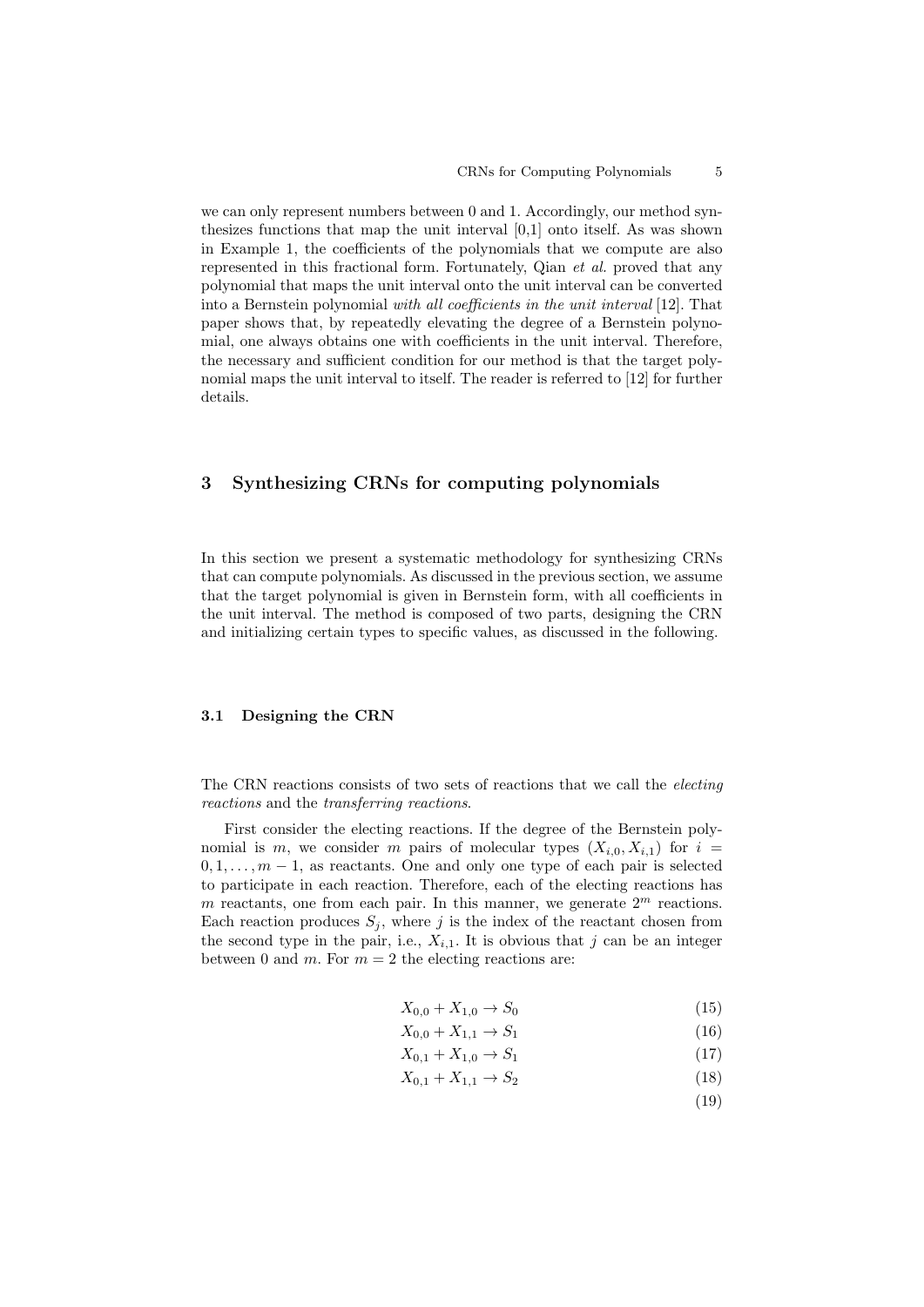For general  $m$ , they are:

$$
X_{0,0} + X_{1,0} + X_{2,0} + \dots + X_{m-1,0} \to S_0 \tag{20}
$$

$$
X_{0,1} + X_{1,0} + X_{2,0} + \dots + X_{m-1,0} \to S_1 \tag{21}
$$

$$
X_{0,0} + X_{1,1} + X_{2,0} + \dots + X_{m-1,0} \to S_1 \tag{22}
$$

$$
\vdots
$$
  
  $X_{0,1} + X_{1,1} + X_{2,0} + \dots + X_{m-1,0} \to S_2$  (23)

$$
X_{0,0} + X_{1,1} + X_{2,1} + \dots + X_{m-1,0} \to S_2 \tag{24}
$$

$$
\vdots
$$
  

$$
X_{0,1} + X_{1,1} + X_{2,1} + \dots + X_{m-1,1} \to S_m
$$
 (25)

A degree m Bernstein polynomial has  $m+1$  Bernstein coefficients. We consider  $m+1$  pairs of types  $(B_{j,0}, B_{j,1})$  for  $j = 0, 1, \ldots, m$ , to represent these coefficients. The transferring reactions produce the final output,  $Y_0$  or  $Y_1$ , from the products of the electing reactions, the  $S_j$ 's. They do so proportionally to the Bernstein coefficients.  $S_j$  goes to  $Y_0$  if it combines with  $B_{j,0}$  and goes to  $Y_1$  if it combines with  $B_{j,1}$ . Accordingly, there are  $2(m + 1)$  transferring reactions reactions. For  $m = 2$  the transferring reactions are:

$$
S_0 + B_{0,0} \to Y_0 \tag{26}
$$

$$
S_0 + B_{0,1} \to Y_1 \tag{27}
$$

$$
S_1 + B_{1,0} \to Y_0 \tag{28}
$$

$$
S_1 + B_{1,1} \to Y_1 \tag{29}
$$

$$
S_2 + B_{2,0} \to Y_0 \tag{30}
$$
  

$$
S_2 + B_{2,1} \to Y_1 \tag{31}
$$

$$
+ D_{2,1} \rightarrow I_1 \tag{31}
$$
\n
$$
\tag{32}
$$

For general  $m$ , they are:

$$
S_0 + B_{0,0} \to Y_0 \tag{33}
$$

$$
S_0 + B_{0,1} \to Y_1 \tag{34}
$$

$$
S_1 + B_{1,0} \to Y_0 \tag{35}
$$

$$
S_1 + B_{1,1} \to Y_1 \tag{36}
$$

$$
\vdots
$$
  

$$
S_m + B_{m,0} \to Y_0
$$
 (37)

$$
S_m + B_{m,1} \to Y_1 \tag{38}
$$

#### 3.2 Initialization

We initialize the pair  $(B_{i,0}, B_{i,1})$  according to the Bernstein coefficients  $b_{i,m}$ , i.e., we have

$$
b_{i,m} = \frac{B_{i,1}}{B_{i,0} + B_{i,1}}.\t(39)
$$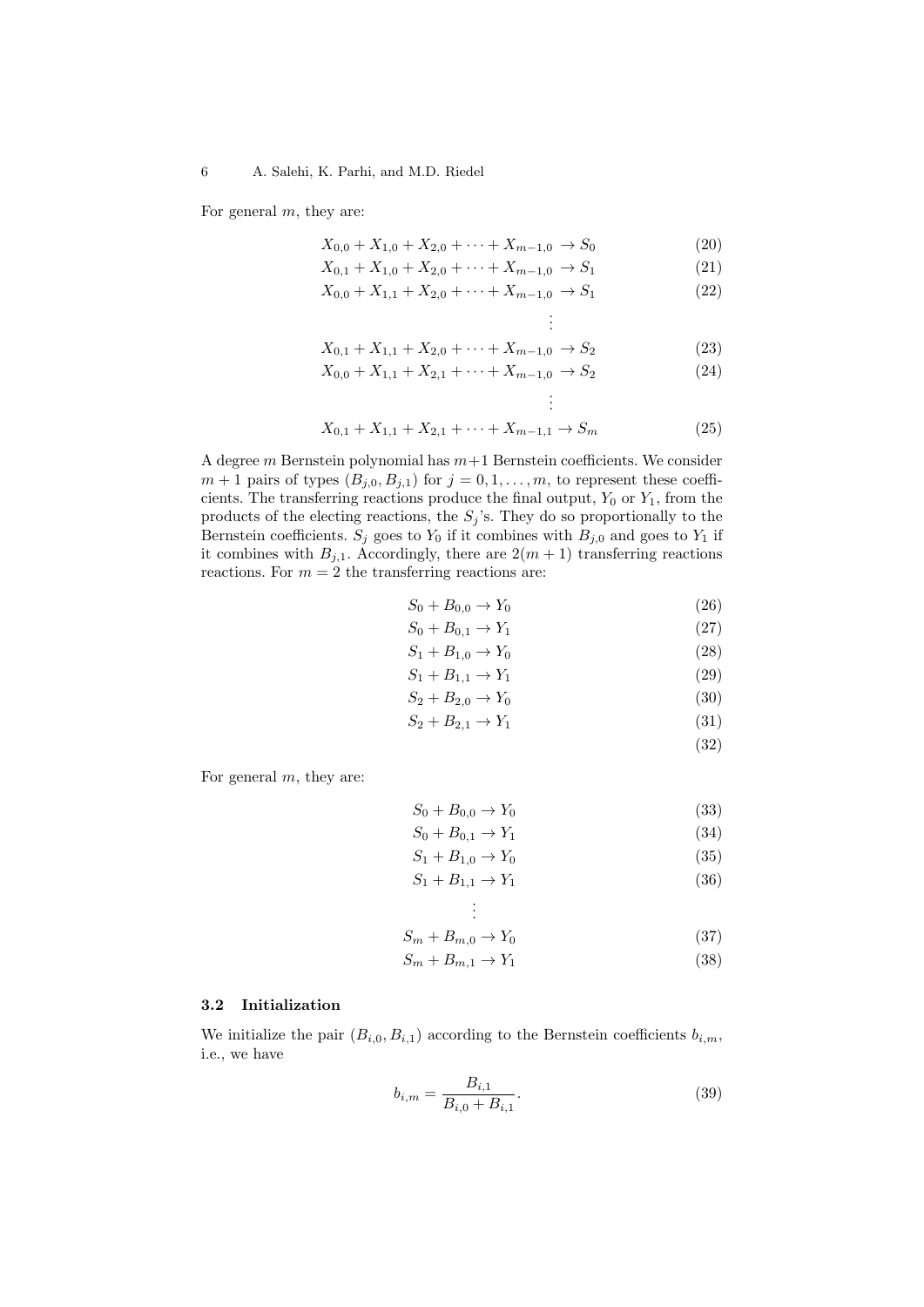For simplicity we choose  $B_{i,0}$  and  $B_{i,1}$  such that the summation  $B_{i,0} + B_{i,1}$  is the same for all *i*'s. Call the sum  $B_{i,0} + B_{i,1} = B$  for all *i*.

We initialize the corresponding item in each pair  $(X_{i,0}, X_{i,1})$  to the same value for all i, based on the value  $x_{in}$  at which the polynomial is to be evaluated, i.e.,

$$
x_{in} = \frac{X_{i,1}}{X_{i,0} + X_{i,1}}.\t(40)
$$

Call this common value  $X_0$  for the  $X_{i,0}$ 's and  $X_1$  for the  $X_{i,1}$ 's. The other types, namely the  $S_i$ 's as well as  $Y_0$  and  $Y_1$ , are initialized to zero.

# 4 Proof Based on the Mass-Action Kinetics

We use an ordinary differential model of the mass-action kinetics to prove the correctness of our proposed CRN design. The electing reactions (21)– (25) produce types  $S_j$ . The transferring reactions (34)–(38) consume them. Therefore the ODEs for the types  $S_i$  are:

$$
\frac{dS_0}{dt} = X_{0,0}X_{1,0} \dots X_{m-1,0} - B_{0,0}S_0 - B_{0,1}S_0 = X_0^m - S_0(B_{0,0} + B_{0,1})
$$
\n(41)

$$
\frac{dS_1}{dt} = X_{0,1}X_{1,0} \dots X_{m-1,0} + X_{0,0}X_{1,1} \dots X_{m-1,0} + \dots + X_{0,0}X_{1,0} \dots X_{m-1,1} - B_{1,0}S_1 - B_{1,1}S_1
$$
\n
$$
= {m \choose 1} X_0^{m-1} X_1 - S_1 (B_{1,0} + B_{1,1})
$$
\n(42)

$$
\frac{dS_k}{dt} = X_{0,1}X_{1,1} \dots X_{m-1,0} + X_{0,0}X_{1,1} \dots X_{m-1,0} + \dots + X_{0,0}X_{1,0} \dots X_{m-1,1} - B_{k,0}S_k - B_{k,1}S_k
$$
\n
$$
= {m \choose k} X_0^{m-k} X_1^k - S_k (B_{k,0} + B_{k,1})
$$
\n(43)

$$
\frac{dS_m}{dt} = X_{0,1}X_{1,1} \dots X_{m-1,1} - B_{m,0}S_m - B_{m,1}S_m = X_1^m - S_m(B_{m,0} + B_{m,1}).
$$
\n(44)

Recall that we assumed that  $X_{i,0} = X_0$  and  $X_{i,1} = X_1$  for all i's. At equilibrium  $\frac{dS_i}{dt} = 0$ . Accordingly, we can compute the  $S_i$ 's as:

$$
S_i = \frac{\binom{m}{i} X_0^{m-i} X_1^i}{B_{i,0} + B_{i,1}} \quad 0 \le i \le m. \tag{45}
$$

Now we write the ODEs for the output types  $Y_0$  and  $Y_1$ . Based on the transferring reactions  $(34)$ – $(38)$ , we have:

$$
\frac{dY_0}{dt} = B_{0,0}S_0 + B_{1,0}S_1 + \dots + B_{m,0}S_m
$$
  
\n
$$
\frac{dY_1}{dt} = B_{0,1}S_0 + B_{1,1}S_1 + \dots + B_{m,1}S_m
$$
\n(46)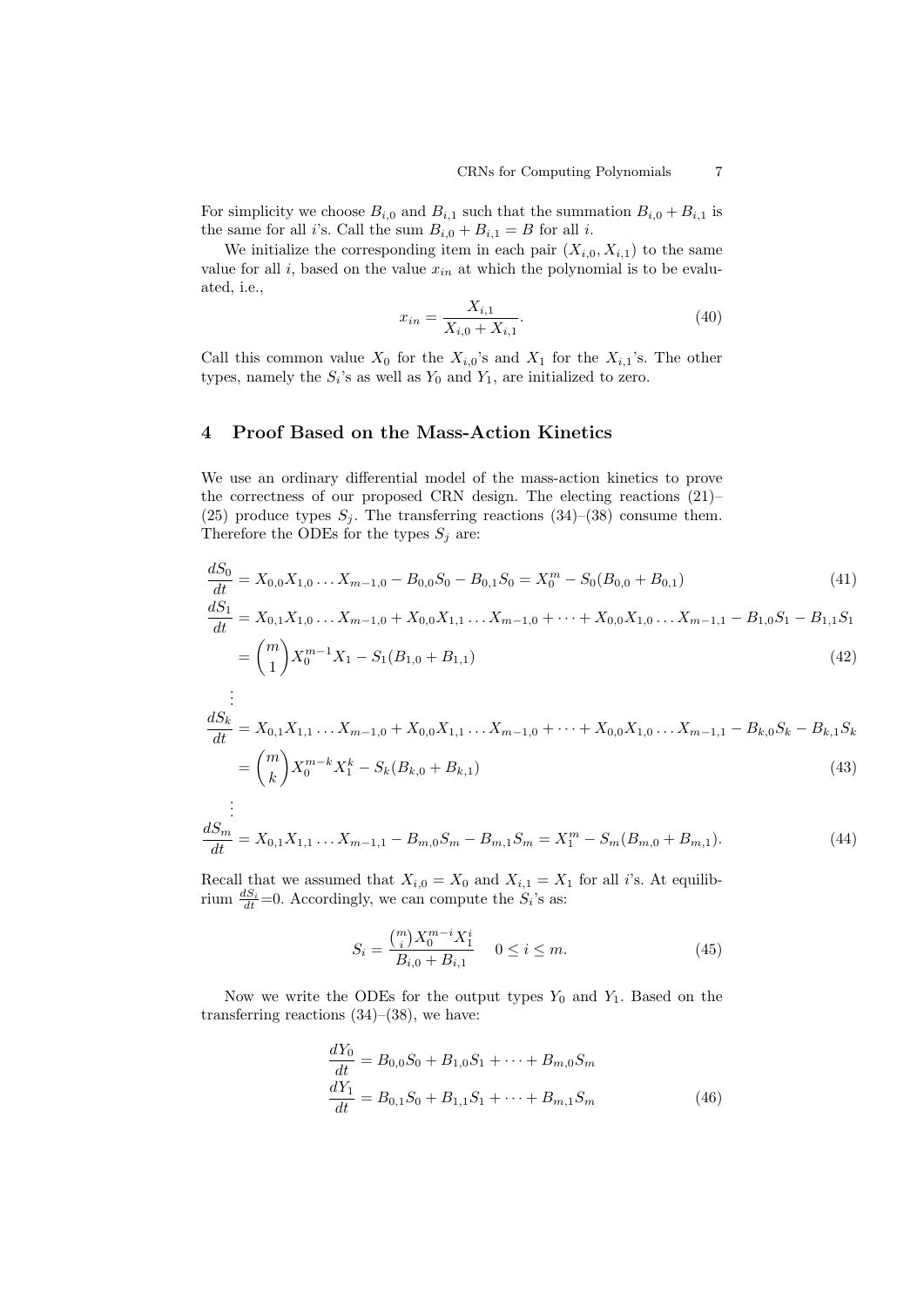According to the fractional encoding, the output value, y, is calculated as follows.

$$
y = \frac{Y_1}{Y_0 + Y_1} = \frac{dY_1}{dY_0 + dY_1}
$$
  
= 
$$
\frac{B_{0,1}S_0 + B_{1,1}S_1 + \dots + B_{m,1}S_m}{(B_{0,0}S_0 + B_{1,0}S_1 + \dots + B_{m,0}S_m) + (B_{0,1}S_0 + B_{1,1}S_1 + \dots + B_{m,1}S_m)}
$$

By substituting  $S_i$  from Eq. (45) and with the assumption that  $B_{i,0}+B_{i,1} = B$ for all  $i$ 's, we have:

$$
y = \frac{B_{0,1}S_0 + B_{1,1}S_1 + \dots + B_{m,1}S_m}{(B_{0,0} + B_{0,1})S_0 + (B_{1,0} + B_{1,1})S_1 + \dots + (B_{m,0} + B_{m,1})S_m + (S_0 + B_{1,1}S_1 + \dots + B_{m,1}S_m)}
$$
  
\n
$$
= \frac{B_{0,1}S_0 + B_{1,1}S_1 + \dots + B_{m,1}S_m}{B(S_0 + S_1 + \dots + S_m)}
$$
  
\n
$$
= \frac{\sum_{i=0}^m B_{i,1}S_i}{B(\sum_{i=0}^m S_i)}
$$
  
\n
$$
= \frac{\sum_{i=0}^m B_{i,1} \frac{\binom{m}{i}X_0^{m-i}X_1^i}{B}}{\binom{m}{i}X_0^{m-i}X_1^i}
$$
  
\n(48)

We know that  $\sum_{i=0}^{m} {m \choose k} X_0^{m-i} X_1^i = (X_0 + X_1)^m$ , therefore, the denominator can be replaced by  $(X_0 + X_1)^m$ .

$$
y = \frac{\sum_{i=0}^{m} B_{i,1} \frac{\binom{m}{i} X_0^{m-i} X_1^i}{B}}{(X_0 + X_1)^m}
$$
  
= 
$$
\sum_{i=0}^{m} \frac{B_{i,1}}{B} \binom{m}{i} \frac{X_0^{m-i} X_1^i}{(X_0 + X_1)^m}
$$
  
= 
$$
\sum_{i=0}^{m} b_{i,m} \binom{m}{i} (1-x)^{m-i} x^i
$$
(49)

Eq. (49) is exactly the expression for a Bernstein polynomial of degree  $m$ . Thus, our CRN computes  $y(x)$ .

### 5 DNA Implementation

The proposed CRN for computing polynomials is general in the sense that it can be implemented by any chemical system with mass-action kinetics. As a practical medium, we choose DNA strand-displacement reactions. Indeed, Soleveichik et al. demonstrated that DNA strand-displacement reactions can emulate the kinetics of any CRN [16]. They presented a software tool that maps chemical CRNs to DNA reactions. Their tool can only map unimolecular and bimolecular reactions, i.e., reactions with one or two reactants. Our CRNs, however, include reactions with more than two reactants, for target polynomials of degree  $n \geq 3$ . Thus, in order to map these reactions to DNA strand-displacement reactions, we first break them down into bimolecular reactions.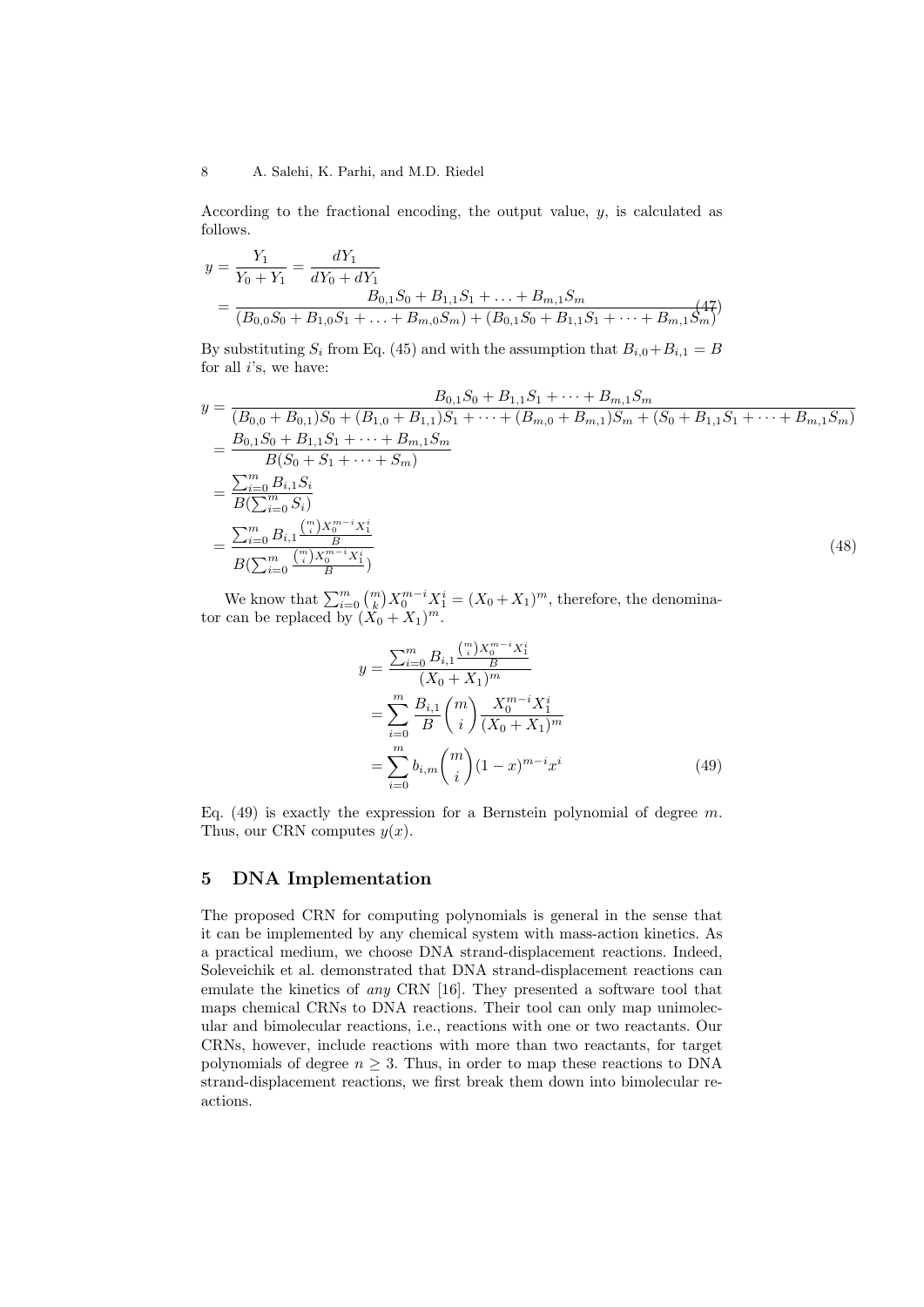Specifically, the reactions in the electing set  $(21)$ – $(25)$  may have more than two reactants. Consider the case for  $n = 3$ :

$$
X_{0,0} + X_{1,0} + X_{2,0} \rightarrow S_{0}
$$

$$
X_{0,0} + X_{1,0} + X_{2,1} \rightarrow S_{1}
$$

$$
C_{0} + X_{2,0} \rightarrow S_{0}
$$

$$
C_{0} + X_{2,0} \rightarrow S_{0}
$$

$$
C_{0} + X_{2,1} \rightarrow S_{1}
$$

$$
C_{0} + X_{2,1} \rightarrow S_{1}
$$

$$
C_{1} + X_{2,0} \rightarrow S_{1}
$$

$$
X_{0,0} + X_{1,1} + X_{2,0} \rightarrow S_{1}
$$

$$
X_{0,0} + X_{1,1} + X_{2,1} \rightarrow S_{2}
$$

$$
C_{1} + X_{2,0} \rightarrow S_{1}
$$

$$
C_{1} + X_{2,1} \rightarrow S_{2}
$$

$$
C_{1} + X_{2,1} \rightarrow S_{2}
$$

$$
C_{1} + X_{2,1} \rightarrow S_{2}
$$

$$
X_{0,1} + X_{1,0} + X_{2,0} \rightarrow S_{1}
$$

$$
X_{0,1} + X_{1,0} \rightarrow C_{2}
$$

$$
X_{0,1} + X_{1,0} + X_{2,1} \rightarrow S_{2}
$$

$$
C_{2} + X_{2,0} \rightarrow S_{1}
$$

$$
C_{2} + X_{2,1} \rightarrow S_{2}
$$

$$
C_{2} + X_{2,1} \rightarrow S_{2}
$$

$$
C_{2} + X_{2,1} \rightarrow S_{2}
$$

$$
X_{0,1} + X_{1,1} + X_{2,0} \rightarrow S_{2}
$$

$$
X_{0,1} + X_{1,1} + X_{2,1} \rightarrow S_{3}
$$

$$
X_{0,1} + X_{1,1} \rightarrow C_{3}
$$

$$
X_{0,1} + X_{1,1} + X_{2,1} \rightarrow S_{3}
$$

$$
C_{3} + X_{2,0} \rightarrow S_{2}
$$

$$
C_{3} + X_{2,1} \rightarrow S_{3}
$$

$$
(53)
$$

The electing set consists of the trimolecular reactions on the left-hand side. Those on the right-hand side are the bimolecular equivalents. Every pair of trimolecular reactions can be represented by three bimolecular reactions.

Fig. 2 shows the simulation results for a DNA implementation of a CRN computing

$$
y(x) = \frac{1}{4} + \frac{9}{8}x - \frac{15}{8}x^2 + \frac{5}{4}x^3
$$
\n(54)

at  $x = 0.25$ . The Bernstein polynomial for  $y(x)$  is

$$
g(x) = \frac{2}{8}[(1-x)^3] + \frac{5}{8}[3x(1-x)^2] + \frac{3}{8}[3x^2(1-x)] + \frac{6}{8}x^3.
$$
 (55)

From the Bernstein coefficients, we initialize the types  $(B_{i,0}, B_{i,1})$  for  $i =$  $0, 1, 2, 3$  as follows:

$$
\begin{array}{ccc}\nB_{0,0} = 60 \\
B_{0,1} = 20\n\end{array} \rightarrow \quad \frac{20}{60 + 20} = \frac{2}{8}
$$
\n(56)

$$
\begin{array}{ccc}\nB_{1,0} = 30 \\
B_{1,1} = 50\n\end{array} \rightarrow \quad \frac{50}{30 + 50} = \frac{5}{8}
$$
\n(57)

$$
\begin{array}{ccc}\nB_{2,0} = 50 \\
B_{2,1} = 30\n\end{array} \rightarrow \frac{30}{50 + 30} = \frac{3}{8}
$$
\n(58)

$$
\begin{array}{ccc}\nB_{3,0} = 20 \\
B_{3,1} = 60\n\end{array} \rightarrow \quad \frac{60}{20 + 60} = \frac{6}{8}
$$
\n(59)

In order to evaluate  $y(x)$  at  $x = 0.25$  we initialize  $X_{j,0} = 75$  and  $X_{j,1} = 25$  for  $j = 1, 2, 3$ . The initial value for the other types is set to zero.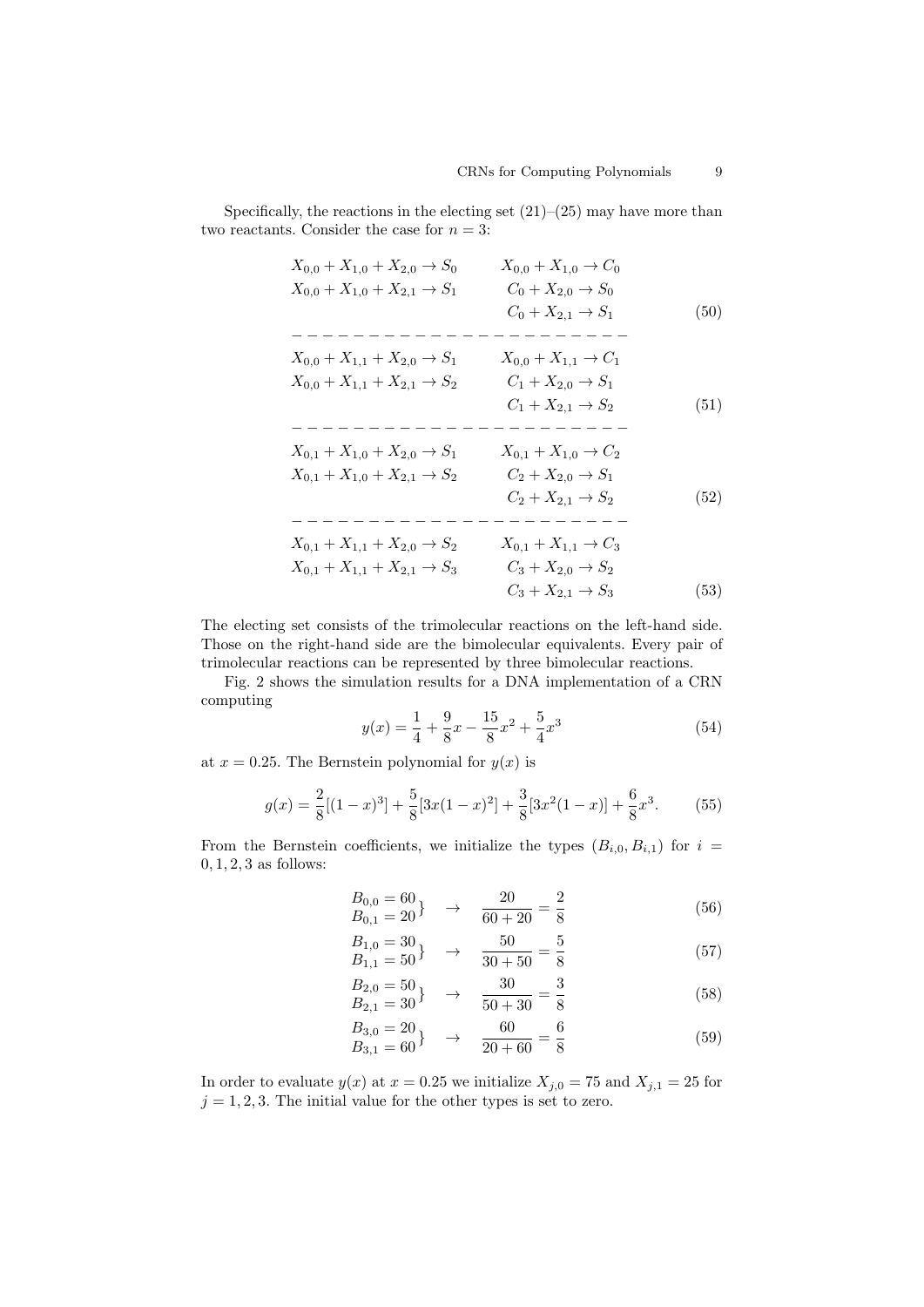

Fig. 2. Simulation results for a DNA implementation of a CRN computing  $y(x) =$  $\frac{1}{4} + \frac{9}{8}x - \frac{15}{8}x^2 + \frac{5}{4}x^3$  at  $x = 0.25$ .

Judging the concentrations of  $Y_0$  and  $Y_1$  to be close to their final values at at  $t = 1$  hour, the output y evaluates to:

$$
y = \frac{Y_1(1)}{Y_0(1) + Y_1(1)} = \frac{45.03}{57.357 + 45.03} = 0.4398
$$
 (60)

Table 1 shows the computed values of  $y(x)$  at several points and the corresponding errors.

| $x_{in}$ | Computed $y(x) Error (\%)$ |     |
|----------|----------------------------|-----|
| 0.1      | 0.3626                     | 5   |
| 0.25     | 0.4398                     | 1.4 |
| 0.5      | 0.5010                     | 0.2 |
| 0.75     | 0.5590                     | 1.3 |
| 0.9      | 0.6356                     | 3   |

Table 1. Accuracy of a DNA Strand-Displacement Implementation of a CRN Computing  $y(x) = \frac{1}{4} + \frac{9}{8}x - \frac{15}{8}x^2 + \frac{5}{4}x^3$  using the proposed method.

# 6 Conclusion

We introduced a new encoding for computation with CRNs: the value corresponding to each variable consist of the ratio of concentrations of two types. Based on this fractional representation, we proposed a construction for computing arbitrary polynomials that map the unit interval [0,1] on itself. This is a much richer class of functions than the semilinear functions considered in prior work.

We note that the fractional representation that we use here was inspired by our work on stochastic digital circuits [13] [14] [15]. Such circuits operate on random bit streams, with the variables represented as the fraction of 1's versus 0's in the bit stream. We have developed general scheme for synthesizing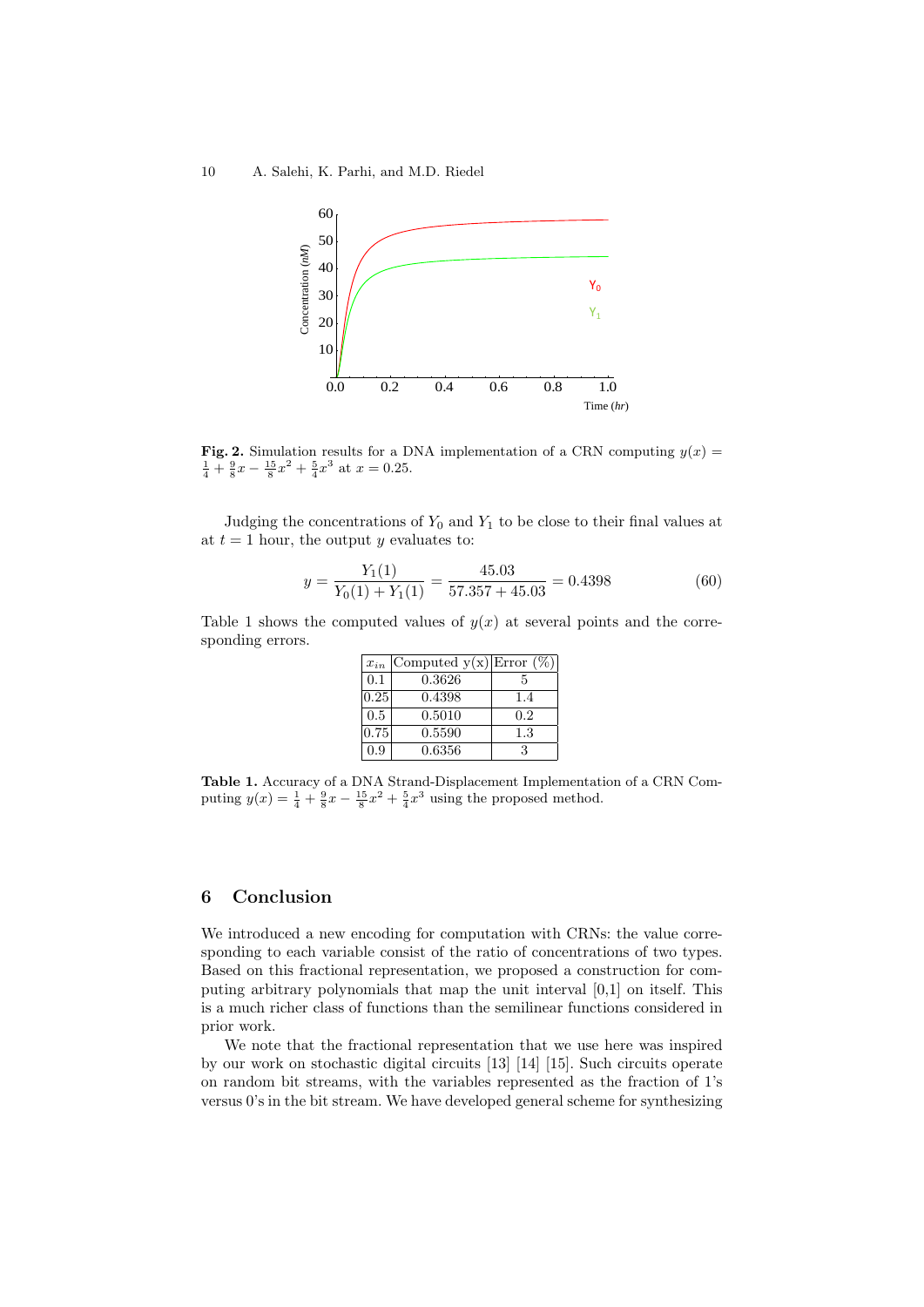circuits that compute arbitrary polynomials based on this encoding. In a sense, this paper is an application of those results to CRNs.

Although the proposed CRNs can compute polynomials, in real applications one might encounter non-polynomial functions, such as trigonometric functions. These cannot be computed exactly, but they can be approximated. In [14], we describe a efficient method for approximating non-polynomial functions through quadratic programming.

Clearly, the primary interest of this work is theoretical. CRNs are a fundamental model of computation, abstract yet conforming to the physical behavior of chemical systems. Delineating the range of behaviors of such systems has intellectual merit. These results may also have practical applications.

Practitioners in synthetic biology are striving to create "embedded controllers" – viruses and bacteria that are engineered to perform useful molecular computation in situ where it is needed, for instance for drug delivery and biochemical sensing. Such embedded controllers may be called upon to perform computation such as filtering or signal processing. Computing polynomial functions is at the core of many these computational tasks.

### References

- 1. F. Horn and R. Jackson, "General Mass Action Kinetics," Archive for Rational Mechanics and Analysis, Vol. 47, pp. 81–116, 1972.
- 2. P. Erdi and J. Tóth, "Mathematical Models of Chemical Reactions: Theory and Applications of Deterministic and Stochastic Models," Manchester University Press, 1989.
- 3. , D. Gillespie, "Exact Stochastic Simulation of Coupled Chemical Reactions," Journal of Physical Chemistry, Vol. 81, No. 25, 2340–2361. 1977.
- 4. , S. Strogatz, "Nonlinear Dynamics and Chaos with Applications to Physics, Biology, Chemistry, and Engineering," Perseus Books, 1994.
- 5. L. Adelman, "Molecular Computation of Solutions to Combinatorial Problems," Science, Vol. 266, pp. 1021–1024, 1994.
- 6. M. O. Magnasco, "Chemical Kinetics is Turing Universal," Physical Review Letters, Vol. 78, No. 6, pp. 1190–1193, 1997.
- 7. D. Soloveichik, M. Cook, E. Winfree, and J. Bruck, "Computation with Winite Stochastic Chemical Reaction Networks," Natural Computing, Vol. 7, No. 4, pp. :615–633, 2008.
- 8. H. Jiang, S.A. Salehi, M.D. Riedel, and K.K. Parhi, "Discrete-Time Signal Processing with DNA," American Chemical Society (ACS) Synthetic Biology, Vol. 2, No. 5, pp. 245–254, 2013.
- 9. H. Chen, D. Doty, and D. Soloveichik, "Deterministic Function Computation with Chemical Reaction Networks," DNA Computing and Molecular Programming, Springer Lecture Notes in Computer Science, Vol. 7433, pp. 24–42, 2012.
- 10. H. Chen, D. Doty, and D. Soloveichik, "Rate-Independent Computation in Continuous Chemical Reaction Networks," Conference on Innovations in Theoretical Computer Science, pp. 313–326, 2014.
- 11. R. Farouki and V. Rajan, "On the Numerical Condition of Polynomials in Bernstein Form," Computer-Aided Geometric Design, Vol. 4, No. 3, pp. 191–216, 1987.
- 12. W. Qian, M. D. Riedel, and I. Rosenberg, "Uniform Approximation and Bernstein Polynomials with Coefficients in the Unit Interval," European Journal of Combinatorics, Vol. 32, No. 3, pp. 448–463, 2011.